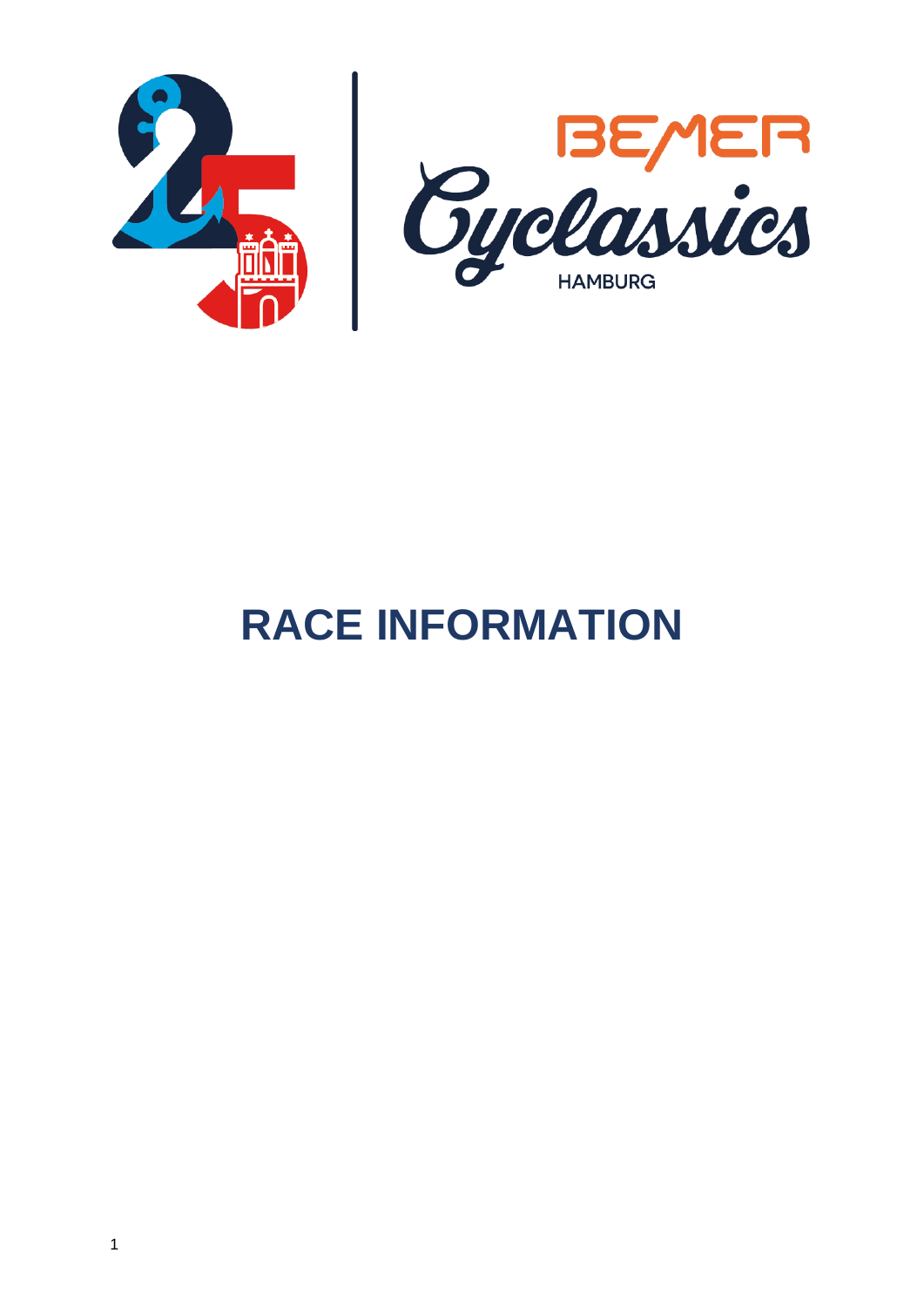

# **RACE INFORMATION for the 25th BEMER Cyclassics 2022**

*(as of 30th November 2021)*

# **THE EVENT**

# **Welcome to the 25th edition of the BEMER Cyclassics on 21st August 2022!**

Dear cycling enthusiasts,

we are looking forward to the weekend of 20/21 August 2021, when we want to celebrate the 25th edition of the BEMER Cyclassics together with you, the city of Hamburg and the communities in Schleswig-Holstein. Let us once again provide images and feelings that we have missed so much in the past two years. Of course, we will keep you informed about all changes and developments around the 25th edition of the BEMER Cyclassics in the coming months.

All event information can be found at [www.cyclassics-hamburg.de](http://www.cyclassics-hamburg.de/) and [www.facebook.com/cyclassics](http://www.facebook.com/cyclassics)

Let's race again – we look forward to seeing you!

Your BEMER Cyclassics team

# **COURSE AND DISTANCES**

The BEMER Cyclassics course is routed through Hamburg's city district and the adjacent Schleswig-Holstein.

The starting areas for all distances are located at the Außenalster / Alsterglacis.

The following distances are offered:

Cyclassics 60 (minimum average speed of 24 km/h) Cyclassics 60 – Pedelec (start block is the last of Cyclassics 60) Cyclassics 100 (minimum average speed of 26 km/h)

The names of the race distances do NOT equal the exact track lengths. These will be announced when the actual course is determined and will be used to calculate the results.

# **EXPO / SIDE EVENTS**

The largest German cycling event expo is centrally located on the Rathausmarkt and Jungfernstieg on an area of 7,000 sqm. From 19th to 21st August approx. 80 exhibitors will present their latest products from the sectors cycling, outdoor, tourism, lifestyle as well as sports nutrition to the visitors. In addition, the Skoda stage will provide diverse entertainment.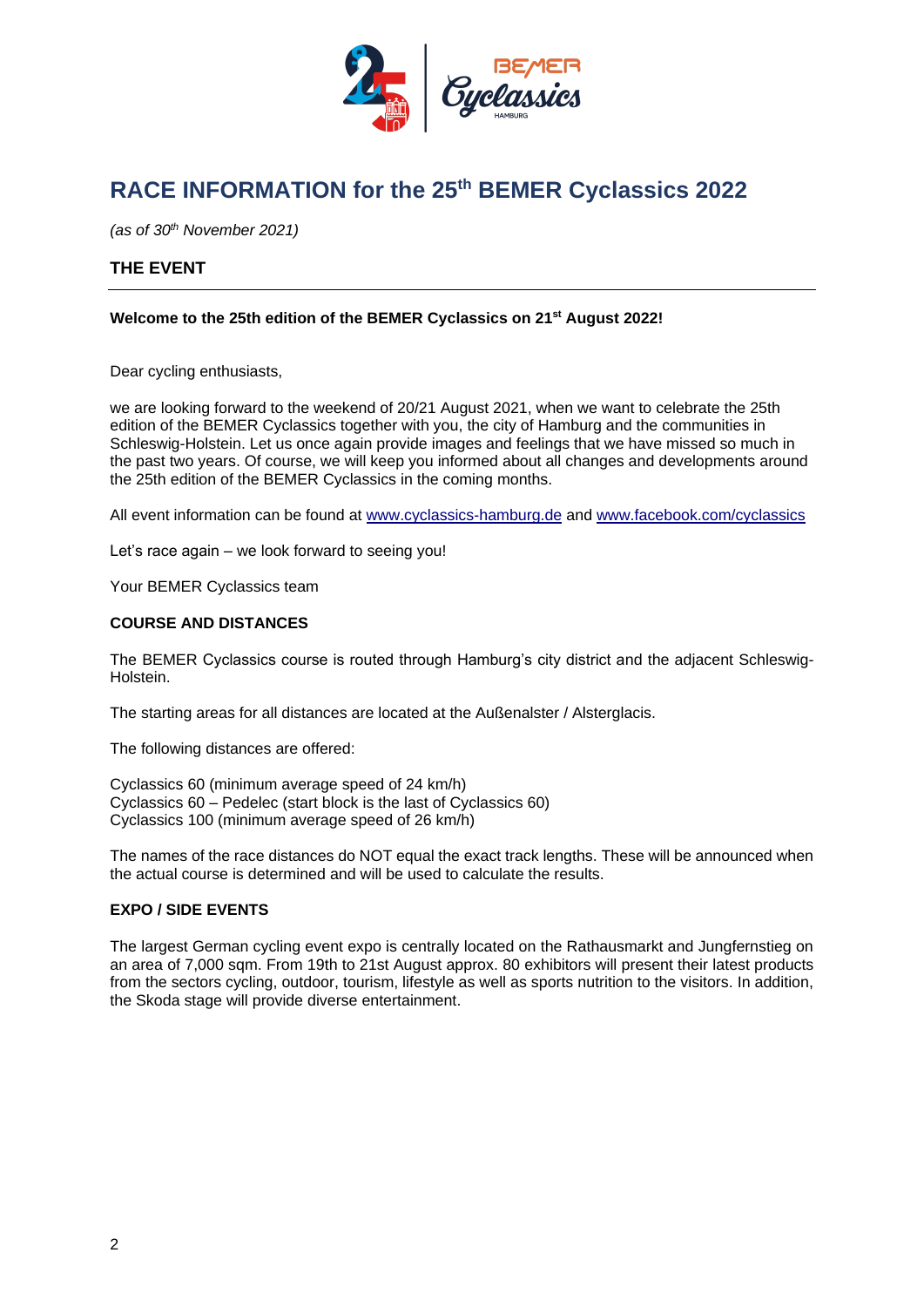

# **DATES & FEES**

# **DATE**

Sunday, 21<sup>st</sup> August 2022

# <span id="page-2-0"></span>**REGISTRATION PERIODS**

#### **Registration period 1**

Exclusively **online** and until and including 17th July 2022. Registration received in registration period 1 will receive an individual starting block allocation and can book additional services.

#### **Registration Period 2**

Starts on 18th July until 14th August 2022. Registration is only possible **online**. The individual start block allocation is no longer guaranteed and the booking of additional services is restricted.

#### **Late registration on site**

Late registration is only possible **in person** on site from 18th to 20th August 2022, subject to the availability of starting numbers. The exact times for late registration will be announced in advance on the website.

# <span id="page-2-1"></span>**ENTRY FEE**



ALL PRICES INCLUDING VAT PLUS 9% PROCESSING FEE (ACTIVE FEE).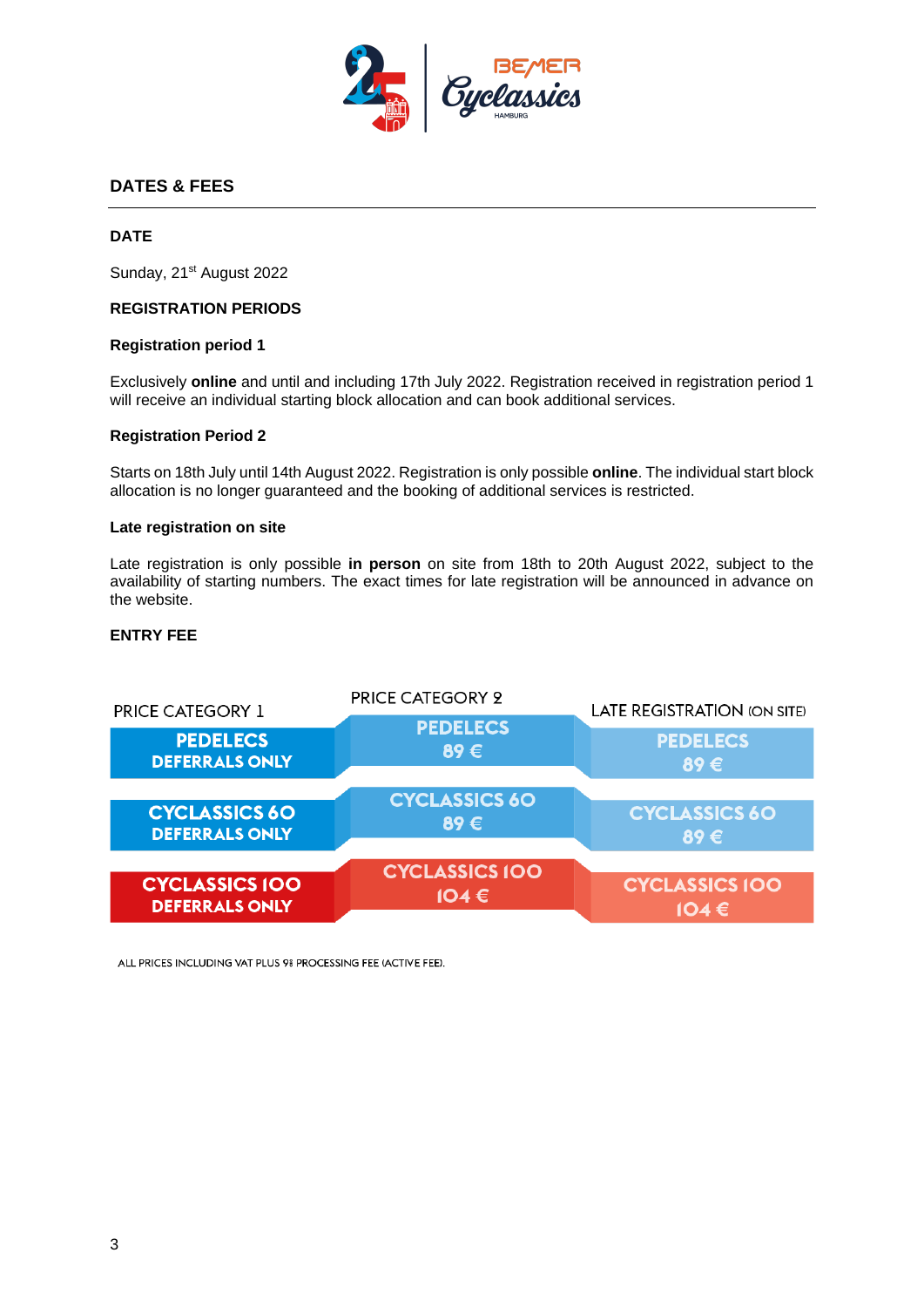

# **RULES & RANKING**

The BEMER Cyclassics are carried out according to the stipulations of this race information, the GTC and the current rules and regulations of the BEMER Cyclassics. The rules and regulations, the GTC and the race information are published on the homepage. The participant acknowledges all stipulations with his/her registration.

We recommend registrants to familiarize themselves with the rules in a timely manner.

It should be noted that some of the rules in this race information are only set out in their main features, the detailed form is reserved for the rules and regulations.

# **ADMISSION CRITERIA**

The BEMER Cyclassics is open to all hobby, recreational and amateur cyclists, unless they are in possession of a BDR Elite-Amateur- or higher qualified race licence or would be accordingly classified in the event of the dispensation of a licence or have the equivalent of this license level for foreign participants. Elite women, who are not organised in teams for licensed riders, are basically eligible to start. Further information can be found on the competition rules. ATTENTION: BDR-licensed riders of the age groups U19 and younger are, according to BDR statutes, expressly NOT eligible to participate in the BEMER Cyclassics.

Cyclists who are younger than 15 years in the year of the race are not permitted to participate in the Cyclassics 60.

Cyclists who are younger than 17 years in the year of the race are not permitted to participate in the Cyclassics 100.

#### **TIMING**

Timing will be in real time by a transponder which you will receive upon accreditation. The time is measured at the start and finish line by radio signal.

#### **RANKINGS**

#### **Overall individual ranking**

Each participant will be placed with his/her results in an overall ranking for men **or** women accordingly. The first 100 male finishers registered at the finish line receive the first 100 places in the overall individual men's ranking for each distance. From place 101 onwards, the net time achieved determines the order of placing.

The first 10 women finishers receive the first 10 places in the overall individual women's ranking for each distance. From place 11 onwards, the net time achieved determines the order of placing.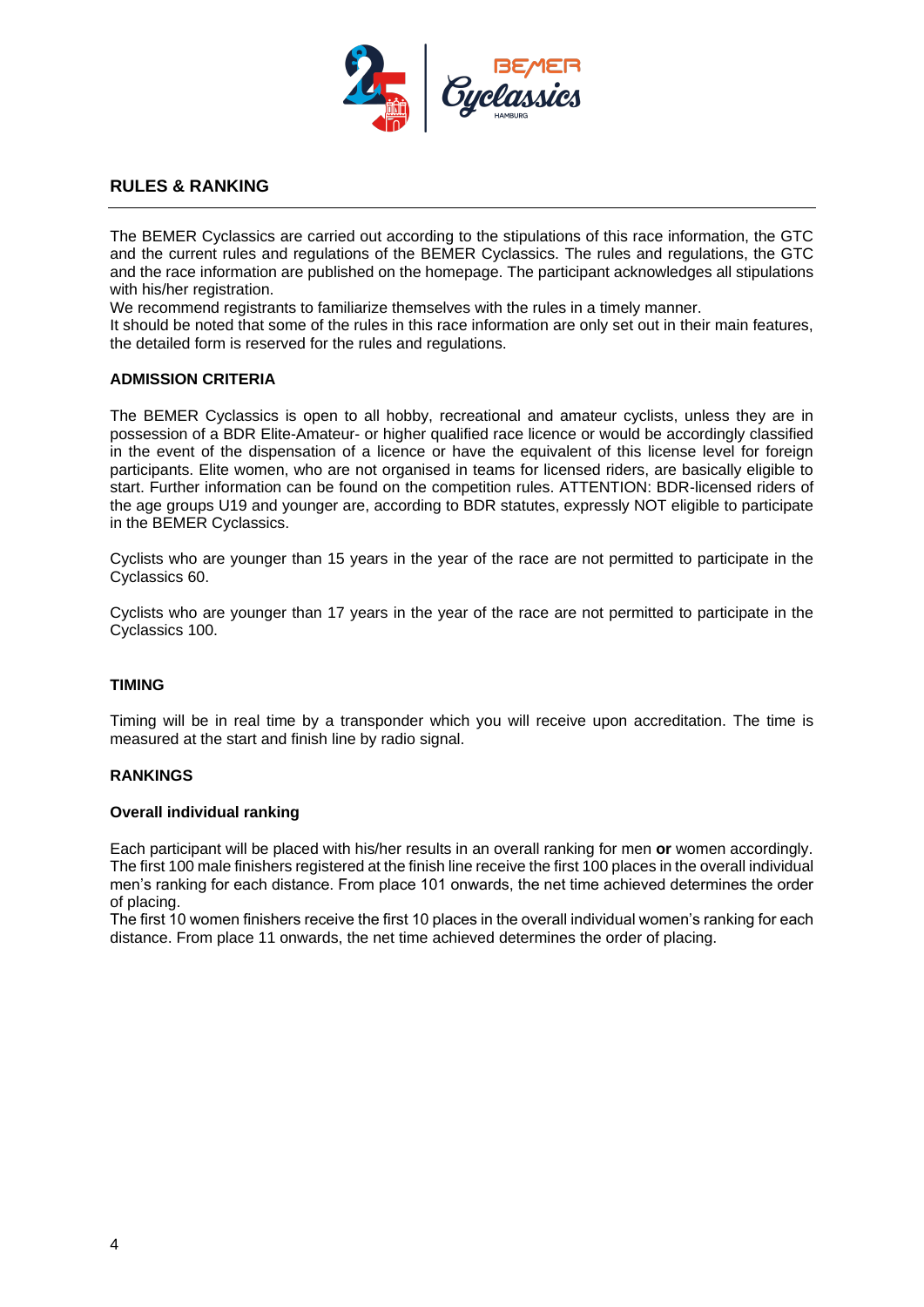

# **Age Group Ranking**

Each participant will also be ranked separately according to gender in his age group. The year in which the respective year of age is completed is decisive for the age group division.

Youth Men/Women: 15 - 16 years (only Cyclassics 60) Junior Men/Women: 17 - 18 years Men/Women: 19 - 29 years Masters I Men/Women: 30 - 39 years Masters II Men/Women: 40 - 49 years Masters III Men/Women: 50 - 59 years Masters IV Men/Women: 60 - 69 years Masters V Men/Women: 70 – 79 years Masters VI Men/Women: 80 years and older

# **Additional rankings**

In addition to this, the following rankings can be chosen during the registration. Each participant may only choose one of the following (except the Company sports ranking):

- Tandem ranking
- Team ranking
- Women's team ranking
- Company ranking
- Company sports ranking (this ranking can be combined with all other rankings)

#### **Pedelecs**

Participants who start with a pedelec are included in the result with their transponder data in alphabetical order without ranking.

#### **AVERAGE SPEED**

An average speed applies for each race (incl. food stops). This average speed is considered as the minimum required speed for the duration of the race and will be monitored at various points.

| <b>Distance</b> | Ø-Speed               | Max. Time (estimated) |
|-----------------|-----------------------|-----------------------|
| Cyclassics 60   | 24 km/h $=$           | 2 h 25 min.           |
| Cyclassics 100  | $26 \; \text{km/h} =$ | 3 h 45 min.           |

Participants who cannot keep the average speed must give up the race. In this case, the participant must either enter the sag wagon or must dispense his/her transponder (=bib number on the seat post) at the sag wagon and may then continue cycling as normal road user.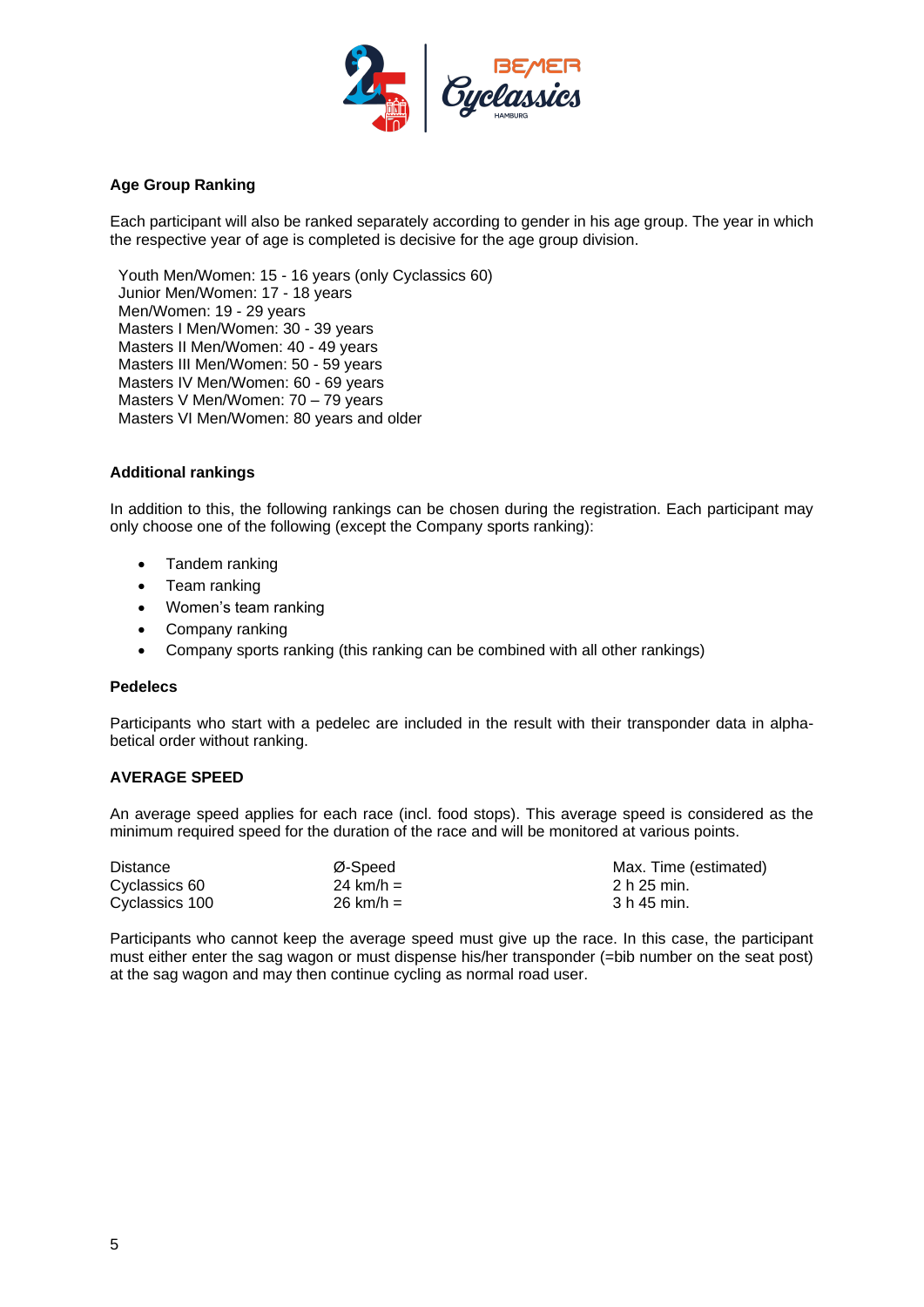

# **STARTING BLOCK ALLOCATION**

Each participant will be allocated an individual starting block.

The allocation to a starting block will be based on your result from the previous year (2019). The drivers with the highest average speeds will start in the front starting blocks.

If you were not there last year, your results will be used up to three years before the event as the basis for the start block allocation. The prerequisite is that the participant has registered within the registration period 1 until 17th July 2022. If you participate in the BEMER Cyclassics for the first time or for the last time before 2017, you will be assigned one of the last starting blocks. If you register within registration period 2 (18th July to 14th August 2022) or on site (after 18th August 2022), you will be assigned one of the last starting blocks.

During the accreditation you will receive your starting number on which you will find the character of your starting block. This allocation cannot be reversed. You must start the race from the starting block which shows your back number, otherwise the disqualification will be done by our electronic time keeping. The exact start block locations will be posted in the accreditation area and clearly marked on the race day.

# **WOMEN'S STARTING BLOCK**

Female participants have the option of starting with other women cyclists in the same block. A starting block in the middle will be reserved for this purpose. Our goal is to give potential participants – even first timers – the chance to take part in the race together. The allocation to the women's starting block is prioritised during the allocation to the starting block and placed before the joint start with the team. NOTE: cyclists who are vying for a place up front should opt to be assigned a block according to their previous results.

# **PEDELECS STARTING BLOCK**

The registration for participants who start with a pedelec is done via the separate registration in the registration form. All participants start together from the last starting block of the Cyclassics 60. This block is marked with a P. Starters with a pedelec start without ranking and will be published alphabetically with the time ridden and the name in the results.

# **EQUIPMENT / ACCESSORIES**

Helmets are compulsory for all riders!

Any technically fully functional, two-wheeled and 100% muscle-operated bicycle is permitted (exception in the last starting block of the Cyclassics 60: pedelecs with an electrical support up to a speed of 25km/h are also permitted!) The following bicycles and accessories are not permitted for safety reasons:

- Disc wheels front and/or rear (disc brakes are allowed)
- Triathlon, horn-type and delta handlebars
- Handlebar attachments of any kind (attention: bar ends (10cm max) at MTBs are permitted, if not narrowing the grip!)
- Cargo bikes, recumbent bicycles, unicycles, hand bikes, tricycles
- Bicycles that are not 100% muscle operated (exception in the last starting block of the Cyclassics 60: pedelecs with an electrical support up to a speed of 25km/h are also permitted!)
- Track bikes/fixies of any kind (only those with two independently operational brakes and freewheel hubs are permitted)
- Bicycle trailers of any kind
- Mountings that present safety risks (protruding kickstands, pegs etc.)
- Panniers and other loads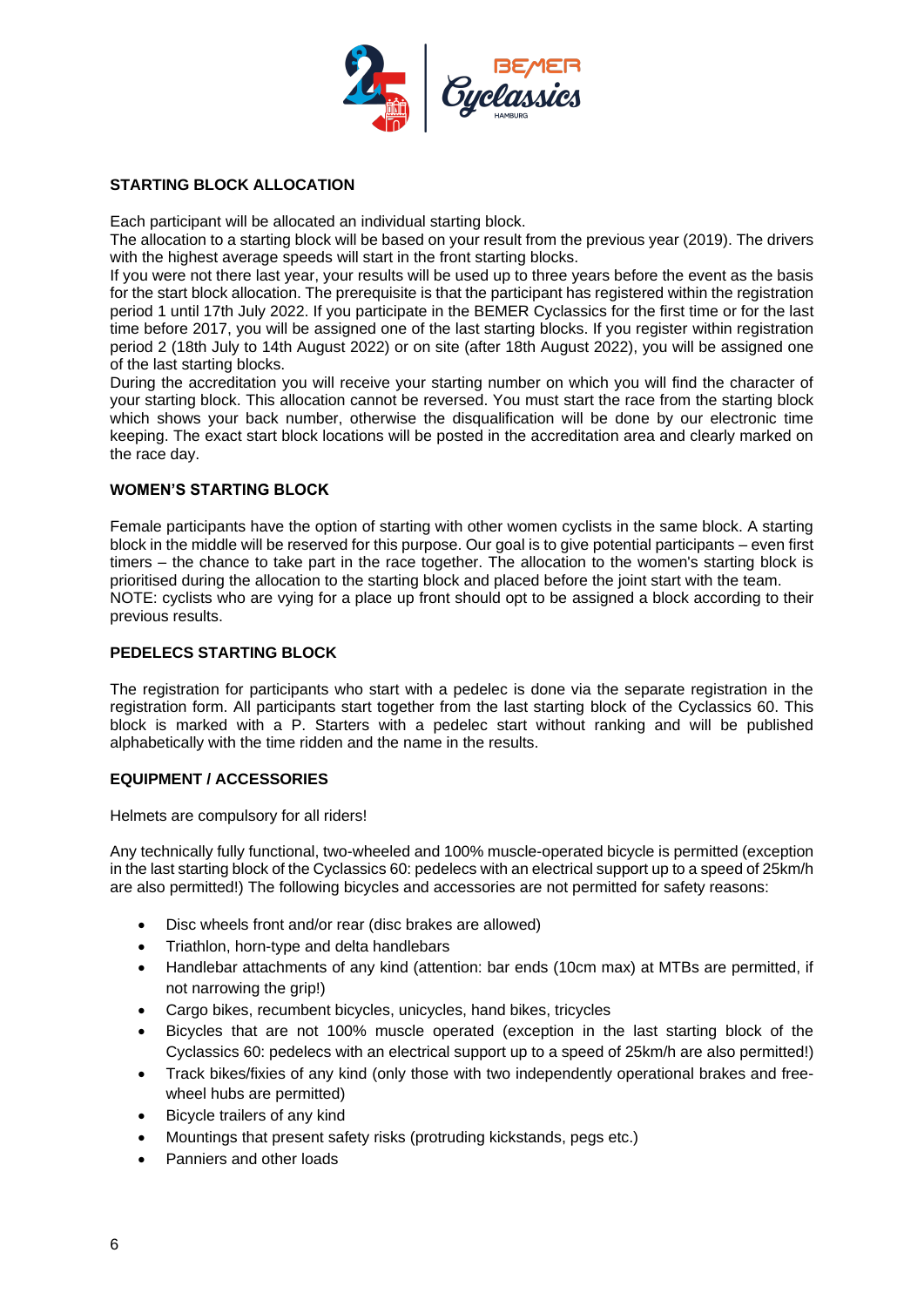

- Backpacks (Exception: commercially available drinking backpacks such as Camelbaks are permitted if they are designed and used exclusively for transporting beverages. Attention! the shirt number must remain free and clearly visible.)
- Bottle holders behind or under the saddle
- Drinking bottles of aluminium, glass, hard plastic or other materials that are breakable or cannot easily be deformed
- Sound carriers of any kind or ear covers, which can have a negative influence on the acoustic perception and thus the responsiveness in road traffic or in competition (e. g. MP3 players, headphones, earphones, earplugs)

# **REGISTRATION**

# **REGISTRATION PROCEDURE**

# **ONLINE registration** at [www.cyclassics-hamburg.de](http://www.cyclassics-hamburg.de/)

Applications by post, fax, e-mail or as a copy will **not** be accepted.

With your registration you will confirm that you have read and accepted this race information, the general terms and conditions and the rules and regulations of participation.

The entry fee and the Processing Fee (ACTIVE Fee) will be debit by one-off direct debiting of your account or from your credit card. Should the debiting not be possible due to insufficient funds on the bank account or revocation of the participant, he/she will incur withdrawal costs.

# **REGISTRATION PERIODS AND LATE REGISTRATION**

This information can be found under [Registration periods](#page-2-0) on page [3](#page-2-0) of these race information.

# **DISTANCE CHANGE**

It is possible to change the distance if places are available until **17th July 2022**. Visit your account on ACTVE at [https://myevents.active.com](https://myevents.active.com/login.jsf) to initiate a change in distance.

If changing to a longer distance, the participant must pay the corresponding difference in the entry fee; if changing to a shorter distance, the organiser will not refund the corresponding difference in entry fee. The price-difference is always calculated on the currently valid entry fee (see entry fees on page [3\)](#page-2-1). Any change in the distance raced is subject to a fee of € 11.00 plus 9% Processing Fee (ACTIVE Fee) (on the total amount).

# **RACE SLOT TRANSFER**

You get the possibility to transfer your race slot to another participant. A transfer of the starting place is exclusively online and only possible until **17th July 2022**.

The transfer must be done via your ACTIVE account. To carry out the transfer, you must name a new participant, for which you only need the email address of the new participant.

The new participant must take over the **originally booked distance** and will be assigned to a starting block according to his registration time.

All additional services booked by you will be cancelled after the transfer has taken place and the corresponding fee will be refunded to the account given during registration.

The new participant will receive an email with a registration link through which he or she can register for your race slot up to and including **24th July 2022**. The new participant must pay the currently valid price when registering. As soon as the new participant has registered via this link, you (the original participant) will be refunded the entry fee minus the transfer fee of  $\epsilon$  16.00 plus 9% Processing Fee (ACTIVE Fee). The originally paid Processing Fee (ACTIVE Fee) is non-refundable. If the new participant wants additional services, he or she can choose them freely when registering, if they are still available.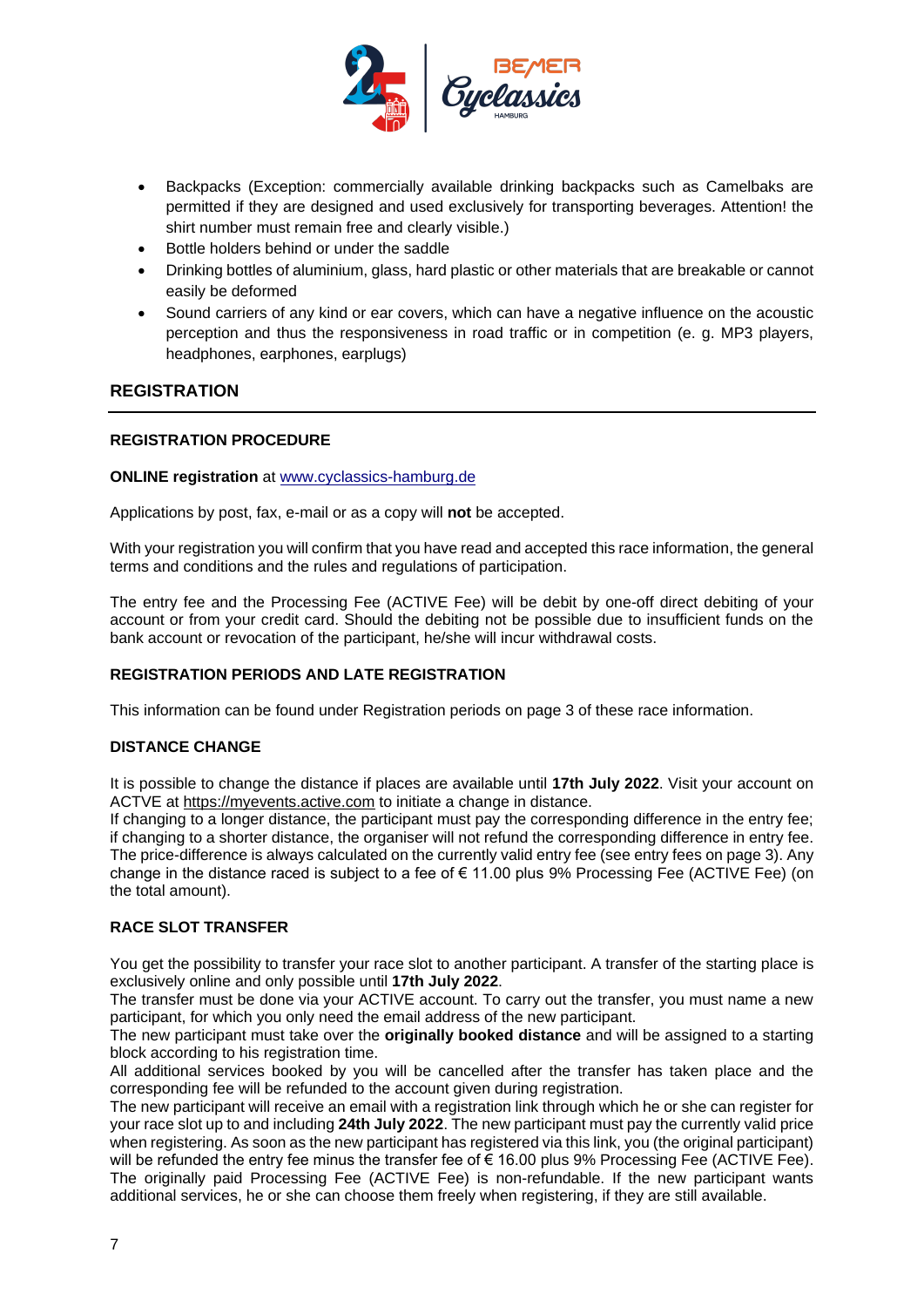

The proper race slot transfer is absolutely necessary!

It is **explicitly** pointed out that the passing on or acceptance of a race slot without proper transfer can result in **considerable sanctions** (see regulations para 18.2 nos. 1 and 3 = **deception of the organizer by participation under a false name**).

# **TEAM RANKINGS AND START TOGETHER**

Riders, who want to start for a team and/or want to start together must join the same team. The team captain creates the team and decides the type of ranking. Others can join with the name and password. The team captain can choose between the options:

- Team ranking
- Women's team ranking
- Company team ranking
- Start together (no additional ranking)

#### **Team registration**

To start as a team, all team members must join the same team.

A team consists of **at least four and no more than eight riders**. Teams of less or more riders will not be ranked! The composition of the team can be chosen across the genders. If a team consists solely of women, the women's team ranking must be selected. All riders will appear in the individual ranking, the best four team riders will be in the team ranking. Each team will start together from one starting block. Allocation of the starting block will be determined by the slowest rider of the previous year or the presence of a rider participating in this event for the first time.

Team members who do not want to be assigned to a starting block together with their team but according to their result from the previous year must check 'No, I want to be allocated individually' on their registration form. Otherwise, they must start the race from the starting block assigned to the team!

# **Women's team registration**

To start as a women's team, all female team members must join the same team.

A women's team consists of **at least three and no more than six female riders**. Women's teams of less or more riders will not be ranked! All riders will appear in the individual ranking, the best three team riders will be in the women's team ranking. Each women's team will start together from one starting block. Allocation of the starting block will be determined by the slowest rider of the previous year or the presence of a rider participating in this event for the first time.

Team members who do not want to be assigned to a starting block together with their team but according to their result from the previous year must check 'No, I want to be allocated individually' on their registration form. Otherwise, they must start the race from the starting block assigned to the team!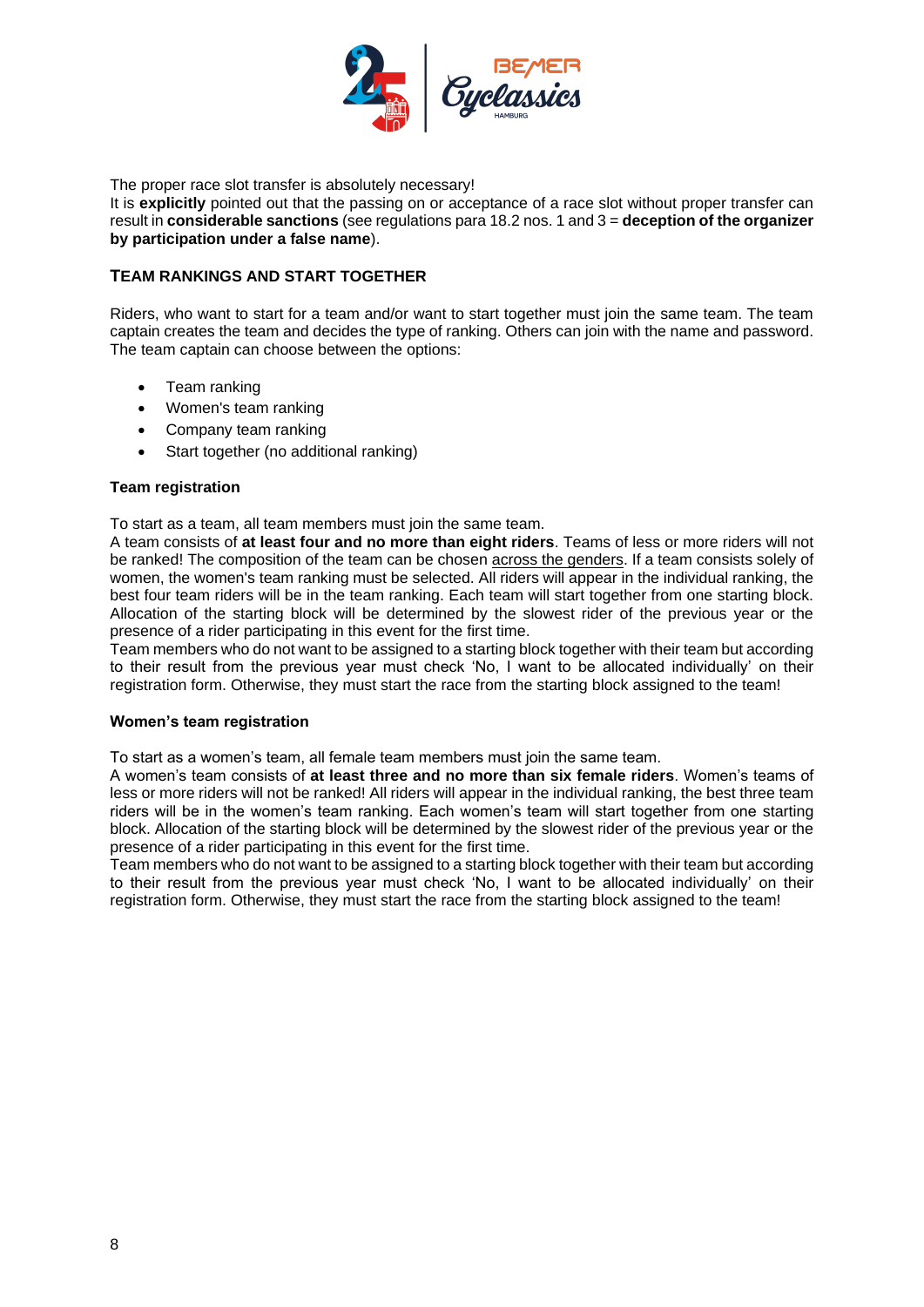

# **Company team registration**

Ranking takes place in accordance with the team ranking criteria, but with the following differences: a company team consists of **at least 10 riders; there is no maximum number**. All riders will appear in the individual ranking. The best 10 riders in the team will be included in the company ranking. Each team member must join the same team. To be recognized as a company team, all team members must have an employment contract with the same employer.

NOTE: Company teams are included in the company ranking only, not in the team ranking!

# **Start together (no additional ranking)**

In order to start with others from the same starting block, all must join the same team and select 'No, I don't want to be considered for the additional ranking' during registration. Allocation of the starting block will be determined by the slowest rider of the previous year or the presence of a rider participating in this event for the first time.

# **OTHER RANKINGS**

#### **Tandem registration**

If you want to start on a tandem (bike), each of you must register separately. After registration one of you sends an email to [cyclassicshamburg@ironman.com](mailto:cyclassicshamburg@ironman.com) with the registration ID of the tandem partner and we add the tandem start in both your registrations.

#### **Company sports registration**

Note: this only applies to official company sports clubs that belong to a German company sports association!

This ranking may be chosen along with another ranking!

If you would like to start as a company sports team, all team members will have to choose 'company sports ranking' and enter the same name in the 'company sports club' field on the registration form. IDENTICAL spelling of the company sports club is of utmost importance. In addition, Hamburg-based company sports athletes must enter their 5-digit BSG number.

A company sports team consists of a minimum of four and a maximum of eight riders. Teams with less or more riders will not be ranked! If your company sports group wants to send more than 8 riders to the start per distance, add a numbering (1, 2, 3 etc.) to the name of your company sports group.

All riders appear in the individual ranking, the best four riders are decisive for the company sport ranking. We reserve the right to check the entitlement for the company sports classification with the company sports association.

# **ACCREDITATION**

Opening times: Thursday, 18 August – Saturday, 20 August 2022

The exact location and opening hours will be published via email in the week before the event. You will receive all necessary race documents and your BEMER Cyclassics starter bag, as well as detailed information by presenting your confirmation of registration and your ID card/passport. MINOR PARTICIPANTS must give their consent to the accreditation by the legal representative in accordance with §108 para. 1 BGB (German Civil Code). This consent must be given by the legal representative personally on site. The legal representative must be able to identify himself/herself with identification.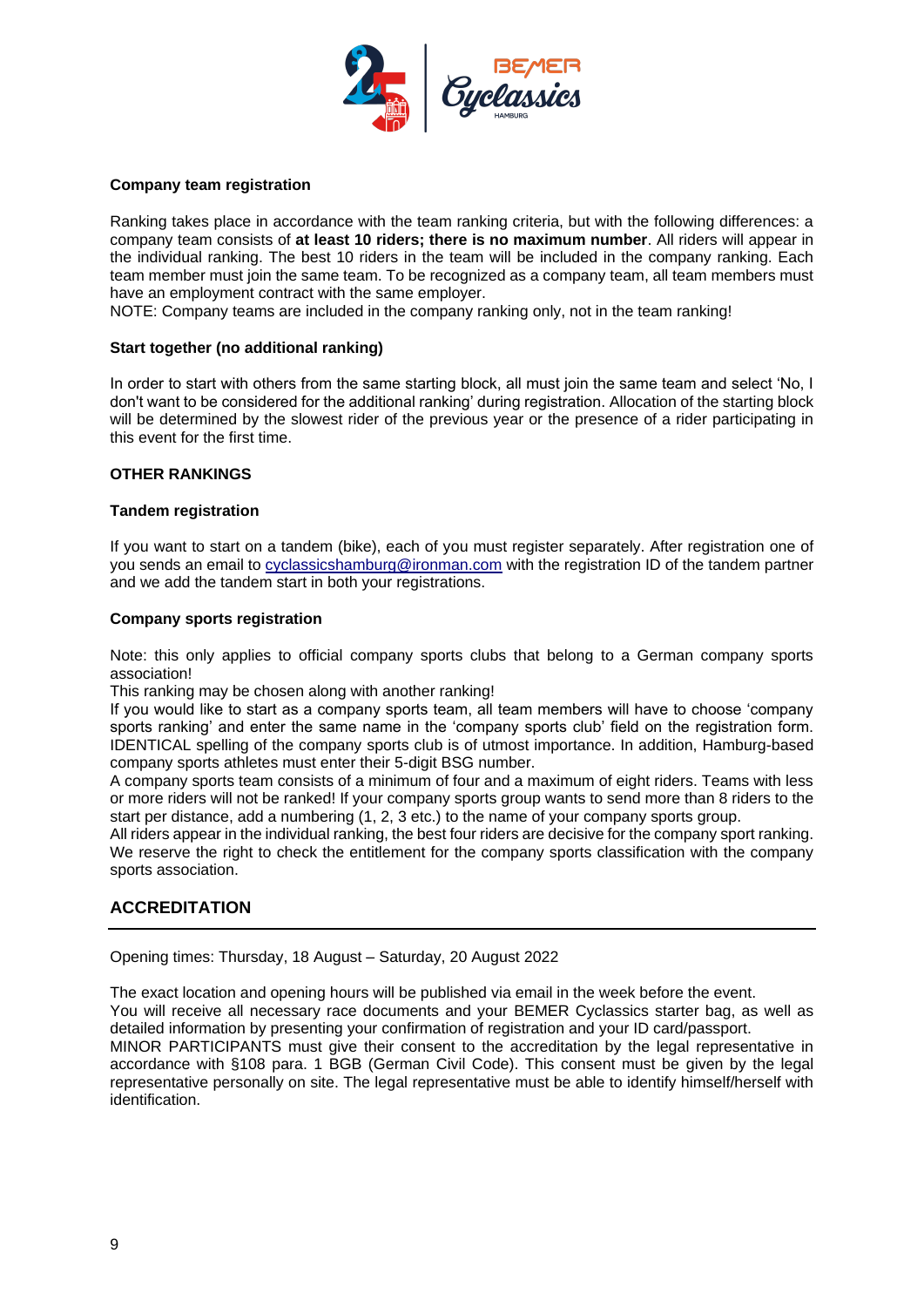

# **BENEFITS & SERVICES**

# **BENEFITS**

The following services are covered by the entry fee:

- Completely closed off race course
- Timing using a transponder system
- Award ceremony in the finish area
- Race number and safety pins
- Starter's handbook brochure
- Starter bag with products
- Toilets, shower and changing facilities
- Food before, during and after the race
- Technical emergency service on-site
- Medical emergency service
- Motorcycle convoys
- Race convoy with lead cars and sag waggons
- Safer Cycling guides / assisting cyclists
- Moderation at the start and finish area
- Lost-and-found office
- Finisher's medal
- Online results service and downloadable finisher's certificate

All services included in the registration fee are subject to availability.

#### **NOURISHMENT**

There will be provision points along the courses at which you can leave the course and replenish your stocks with water, iso-drinks, fruits and high-carbohydrate snacks. This service will be also available before the start and immediately after the finish. In addition, a refreshing glass of ERDINGER Alkoholfrei awaits you directly at the finish area.

#### **AWARD CEREMONY**

At each distance, an award ceremony will be held about one hour after the finish of the first participants of the respective distance. The award ceremonies take place in the finish area on the award ceremony stage. The awards will go to the places 1-3 in the overall individual classification of the respective distance, separated into men and women, as well as the best team and the best women's team. Please be ready when you think you have reached a position relevant for the award ceremony. The exact times and location of the award ceremonies will be announced about two weeks before the BEMER Cyclassics.